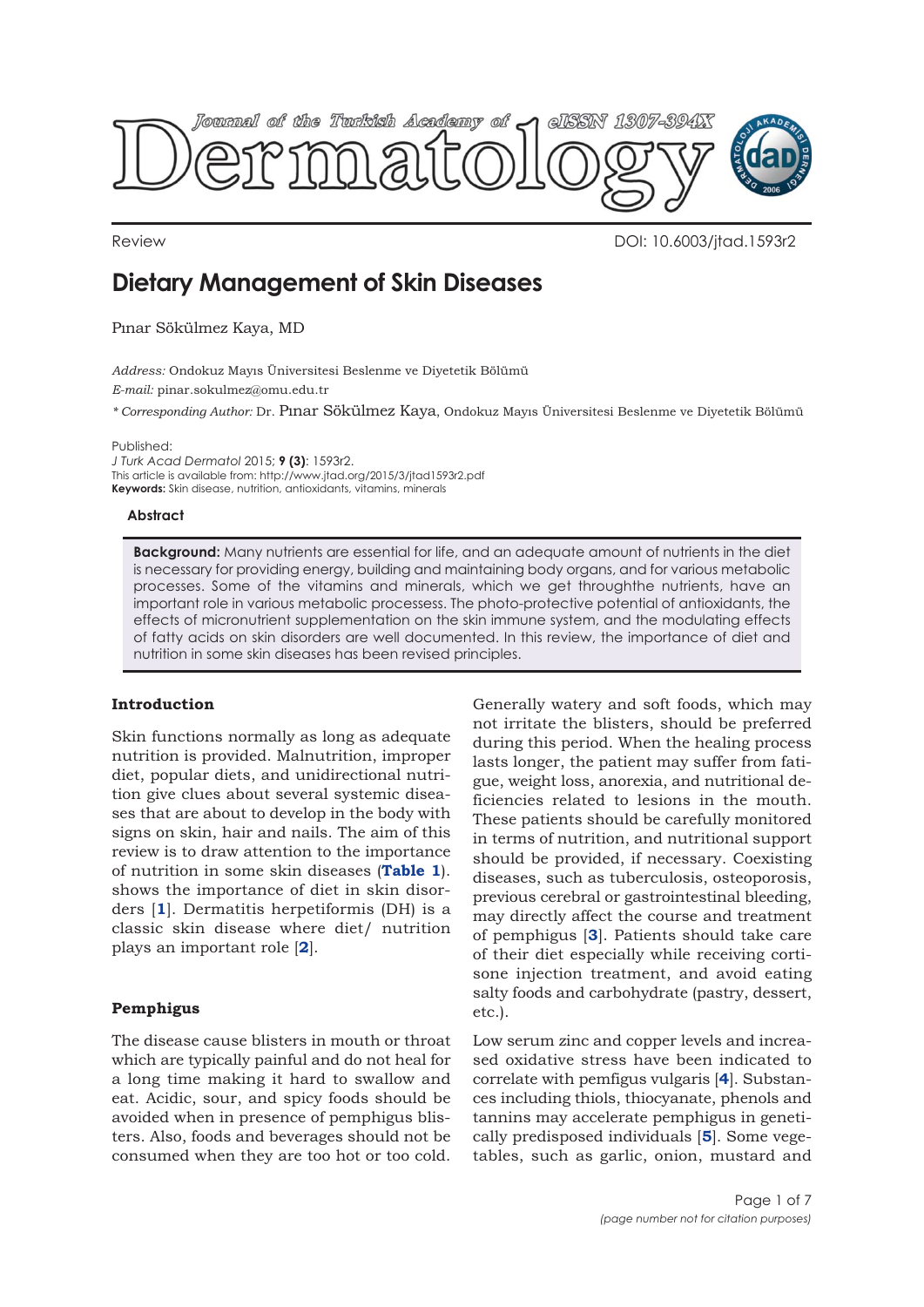turnip, broccoli, radish, cabbage, cauliflower, potato, leeks, tomato, ginger, and various fruits (apple, raspberry, cherry, cranberry, blackberry, avocado, banana, peach, grape, mango and pear), nuts (hazelnut, walnut, cashew, peanut), beverages (coffee, tea, coke, cocoa, beer, wine, and soft drinks), and spices (ginger, red pepper, coriander, cumin, black pepper) are food items containing these substances. Moreover, ice cream, candies, baked products, aspartame, sodium benzoate, tartrazine, colours, and dietary supplements also contain such substances [**[5](#page-5-0)**].

## **Psoriasis**

Although psoriasis is a hereditary disease, it is also influenced by environmental factors, such as infections, stress, and nutrition [**[6](#page-5-0)**]. Alcohol consumption rates are high in patients with psoriasis The intake of alcohol is associated with a concomitant increase in the intake of fatty foods and reduced consumption of fresh vegetables and fruits. Therefore, alcohol intake should be restricted in these patients [**[7](#page-5-0)**]. 3 months of a gluten-free diet (GFD) has been proved to improve anti-gliadin antibodies and severity of the disease in patients with psoriasis [**[8](#page-5-0)**].

Sufficient antioxidants may be helpful to prevent an imbalance of oxidative stress and antioxidant defense in psoriasis. Presence of oxidative stress increasing the formation of free radicals may play a role in inflammatory mechanism of psoriasis. Due to their high content of carotenoids, flavonoids and vitamin C, eating fresh fruits and vegetables, such as carrots and tomatoes, may be beneficial for patients with psoriasis [**[6](#page-5-0)**].

A low-calorie and low-protein diet is generally recommended in the treatment of psoriasis (**[Table 1](#page-2-0)**). The positive effect of the low-calorie diet may be secondary to the modifications in the polyunsaturated fatty acid metabolism, which in turn influences the eicosanoid profile, including prostaglandins and thromboxanes [**[1](#page-4-0)**]. However, deficiency of proteins and other nutritional elements leads to hypoproteinemia and macrocytic anemia, which are known to cause psoriasis [**[6](#page-5-0)**]. A vegetarianbased diet may higher the risk due to eating high amounts of vegetable oils and soy pro-

ducts, and low amounts of fish, which can tip the balance toward a pro-inflammatory state. Several studies have reported that fish oil has anti-inflammatory efficiency and improves symptoms, such as itching and scaling, in psoriasis [**[9](#page-5-0)**]. Despite the absence/lack of results regarding oral fish oil supplementation, intake of oily fish including mackerel, sardine, or herring, which are rich in n-3 fatty acids, may be recommended for patients with psoriasis [**[6](#page-5-0)**]. It is thought that as the African diet based on corn that is rich in linoleic acid, which is prostaglandin E2 precursor, suppresses cellular immunity and prevents psoriasis, the prevalence of psoriasis is very rare in Africa [**[10](#page-5-0)**]. Seafood and iodized salt, which are rich sources of iodine, can precipitate pustular psoriasis. Drugs and therapies used in treatment of psoriasis are known to cause some nutritional deficiencies. For instance, methotrexate leads to a folic acid deficiency by suppressing appetite [**[11](#page-5-0)**].

## **Herpes**

Intake of foods containing refined sugar or arginine may cause recurrence of herpes. However, significance of dietary arginine resulting from causative factors has not been scientifically studied [**[12](#page-5-0)**]. Fruits and vegetables are recommended to maintain immune system health, rather than individual dietary intakes of vitamins A, B6, C, and E, and of folic acid, zinc, and iron [**[13](#page-5-0)**].

#### **Scleroderma**

Scleroderma is an inflammatory disease that decreases functional capacity through muscular atrophy, skin sclerosis and loss of joint function, and impairs the quality of life by affecting the nutritional status. It has been reported that patients with scleroderma are at higher risk of malnutrition due to insufficient nourishment, and thus, need a good dietary management [**[14](#page-5-0)**]. Improvement in the skin of scleroderma on vitamin E supplementation has been reported [**[13](#page-5-0)**]. Additionally, high-fiber diets are not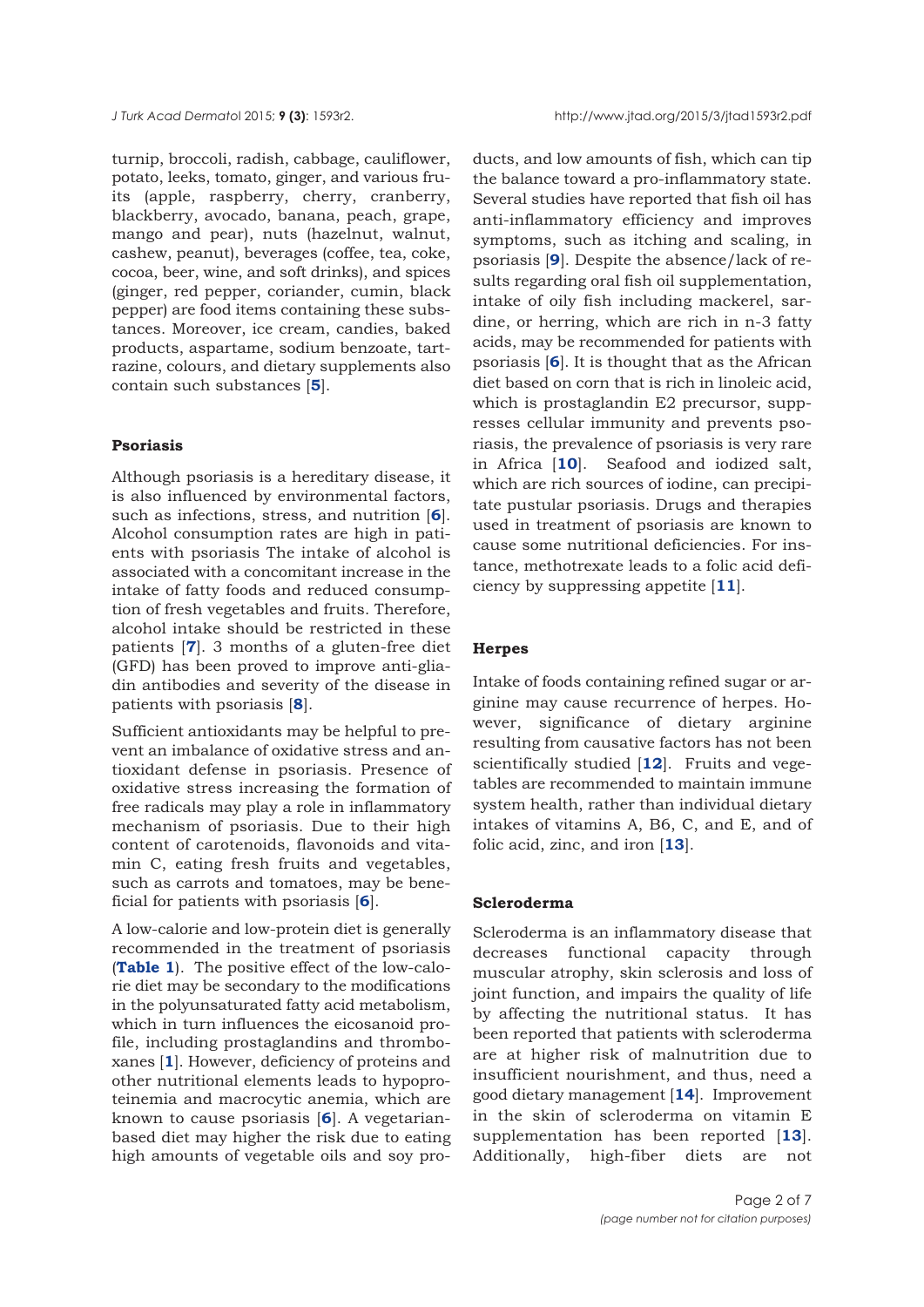<span id="page-2-0"></span>

| <b>Diseases</b>    | Diets                                                                                         |
|--------------------|-----------------------------------------------------------------------------------------------|
| <b>Psoriasis</b>   | Low calorie and protein diet                                                                  |
|                    |                                                                                               |
|                    | ω -3 and ω-6 balanced diet                                                                    |
|                    | Gluten-free diet                                                                              |
| <b>Herpes</b>      | Elimination of refined sugar and foods rich in arginine Supplement of Vitamins, zinc and iron |
| <b>Skleroderma</b> | Supplement of E vitamin                                                                       |
|                    | Elimination of High-fiber diets                                                               |
| Acne               | Low-glycemic diet                                                                             |
|                    | Elimination of Skim Milk                                                                      |
| <b>Rosacea</b>     | Prevention of hot drinks and hot food                                                         |
| Pemphigus          | isothiol, thiol-poor and tannin-rich foods                                                    |
|                    | <b>Refsum disease</b> elimination of phytanic acid-rich foods                                 |

**Table 1.** Diets are Recommended for Various Skin Diseases

recommended for patients with scleroderma [**[14](#page-5-0)**].

# **Dermatitis herpetiformis (DH)**

It is a chronic, itchy skin disease that develops mostly in patients with latent gluten-sensitive enteropathy [**[15](#page-5-0)**]. Microcytic or macrocytic anemia due to iron, vitamin B12 or folate deficiencies, tooth decay, alopecia, zinc deficiency, moderate or severe osteoporosis, weight loss, and low BMI values may be observed in patients with DH [**[16](#page-5-0)**].

Gluten-free diet has been reported to improve enteropathy in patients with DH [**[17](#page-5-0)**]. Therefore, these patients should avoid foods containing wheat, rye, oats, or barley. As iodides increase DH problems via local chemotaxis and stimulating neutrophil migration paths, intake of iodine-containing foods (fish, kelp, and iodized salt) should be restricted [**[18](#page-5-0)**].

# **Atopic Dermatitis (AD)**

It is a chronic, inflammatory skin disease that deteriorates patients' daily work and social life [**[19](#page-5-0)**]. It has been reported that maternal supplementation with probiotics might influence the composition of the infant's intestinal microbial flora and that such supplementation might be a potential mechanism for increasing anti-inflammatory immunoregulatory factors in breast milk [**[20](#page-5-0)**]. The purpose of prebiotic supplements is to prevent development of other bacteria, strengthen the function of immature or impaired intestinal barrier and alleviate abnormal immune response [**[21](#page-5-0)**].

The prevalence of atopic dermatitis has increased in infants who were born to mothers with high folate and B12 levels during pregnancy [**[22](#page-5-0)**]. Due to low protein and fat content, long-term usage of cow or soy milk, even enriched, may lead to insufficient protein intake and weight gain in children with AD [**[23](#page-5-0)**]. Foods such as chocolate, cheese, coffee, yogurt, soy sauce, and fermented soybeans are reported to play an important role in activation of skin lesions in patients with AD [**[24](#page-5-0)**].

Food allergy plays an important role in 20% of children with AD under the age of 4. AD develops in four out of every 10 children with food allergy [**[25](#page-5-0)**]. 90% of food allergy is related to foods including wheat, milk, soy, shellfish, fish, eggs and peanuts [**[26](#page-5-0)**]. In addition to these, gluten, corn, red meat, sugar, yeast, strawberries, citrus fruits, mushrooms, tomatoes and soy may be also allergic. After weeks of elimination, each food is added back to the diet and eczema symptoms are closely monitored per day. When no symptom develops, the food is considered safe to eat. However, if the symptoms worsen, the relevant food is eliminated from the diet at least for 3 months in order to rest the body.

On the other hand, highly restrictive diets started due to food allergy may result in severe malnutrition. A study has indicated that elimination of milk and eggs from the diets of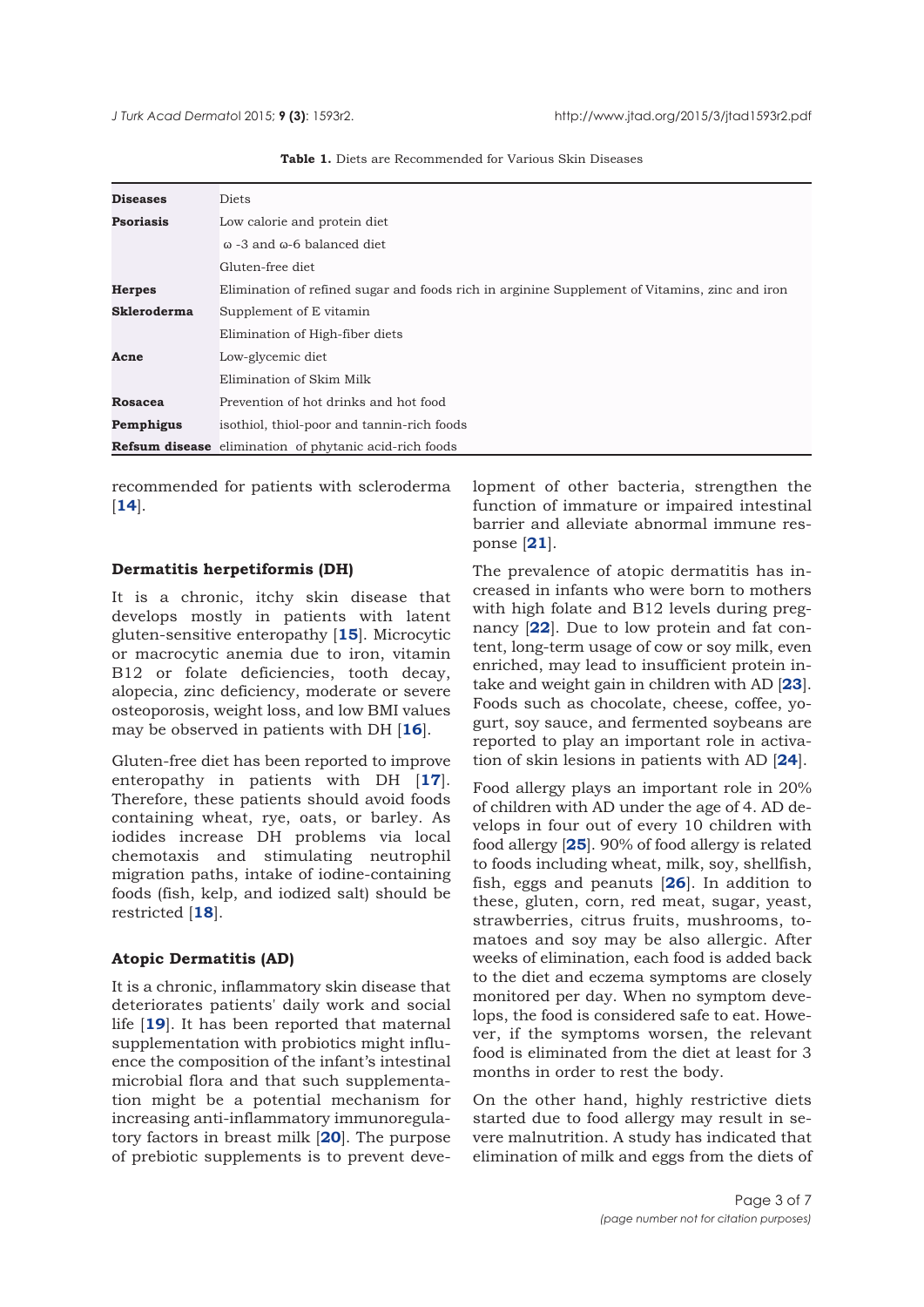individuals with food allergy do not ensure improvement of symptoms [**[27](#page-5-0)**]. However, as animal products contain arachidonic acid, which may encourage inflammatory mechanisms in the body and thus worsen eczema, consumption of all kinds of animal products should be reduced. Therefore, a diet plan should be based on foods strengthening the immune system, such as fresh vegetables and fruits, legumes, nuts, seeds, seafood, fresh fish, flax seed oil and extra virgin olive oil.

Vitamin A and beta-carotene are powerful antioxidants for skin diseases like eczema [**[28](#page-5-0)**]. Egg yolks, liver, carrots, zucchini, pumpkin, apricots, peaches, spinach, etc. should be a part of daily nutrition. Tomato which is rich in vitamin A contains active substances, such as 5-Hydroxytryptamıne, Acetone, Alpha-Oxoglutaric-Acid, Alpha-Pinene, Auroxanthin, Benzyl-Alcohol, Butanol-2-On-3, Cinnamaldehyde, Citral, Damascenone, Farnesal, Lycophyll, Methyl-Salicylate, Nestigogenin, Phenyl-2-Ethanol, Pipecolic-Acid, Trans-Aconıtıc-Acid, and these substances set off eczema. In fact, co-existence of farnesal, lycophyll and pipecolic acid in tomato triggers eczema.

# **Acne Vulgaris**

Patients used to be recommended to eliminate chocolate, fatty foods, sweets and carbonated beverages from their diet as a part of treatment. However, the "diet" issue has been brought to the table again because of the views claiming that the high glycemic load diets, which are poor in omega-3 fatty acids, followed by developed societies is a cause of acne lesions [**[29, 30](#page-5-0)**].

*Adebamowo* et al. have indicated in their study that there is a positive correlation between acne and skim milk consumption [**[31](#page-5-0)**]. While vegetables and fruits have been reported to alleviate acne symptoms, dairy products and fatty foods are indicated to be aggravating factors in acne [**[32](#page-5-0)**]. It is stated in *Robyn Smith* et al. that nutrition-related "lifestyle" has a role in the pathogenesis of acne, and acne development is related to chocolate intake and other dietary factors [**[30](#page-5-0)**].

While familial and hereditary susceptibility is important in acne development, the absence of acne in non-Western societies highlights the importance of underlying environmental factors as well as diet [**[33](#page-5-0)**]. Androgenic effect of hyperinsulinemia may stimulate acne [**[34](#page-5-0)**].

Ω-6 PUFAs are found in higher concentrations in a typical Western diet. While the ω-6 / ω-3 PUFA ratio in non-Westernized diets is estimated between 2.1- 3.1, it has increased to 10.1 in current American diets [**[35](#page-5-0)**]. Therefore, an average Western diet may advance pro-inflammatory cytokines and eicosanoids profile, and thus, paves the way for various inflammatory diseases like acne. A non-Westernized diet including fresh fruits, vegetables, lean meats, fish and seafood and excluding processed foods, grains, dairy products, refined sugar and refined oil may have a beneficial effect in acne treatment.

### **Urticaria**

Adverse reactions to food are a frequently discussed cause of urticaria. Celery, thin-shelled fruits, nuts, and walnuts are among the allergens. Pseudo-allergens include strawberry and cooking oils. As diets lacking of pseudoallergens ensure recovery in 1/3 of the cases, it has been proved to be an economic and effective alternative therapy [**[36](#page-5-0)**].

In acute urticaria, 63% of patients suspect food as the eliciting factor [**[37](#page-6-0)**]. Pseudoallergic urticarial reactions have been shown to be elicited by a broad range of agents, including NSAIDs like aspirin and natural or added food ingredients like salicylates, benzoates and tartrazine (in tomatoes, white wine and herbs) [**[38](#page-6-0)**].

#### **Allergic Contact Dermatitis**

Approximately 30-50% of individuals, who are allergic, show a hypersensitivity to some plant-derived foods, especially freshly consumed fruits. An increasing number of plant sources, such as avocado, banana, chestnut, kiwi, peach, tomato, potato and pepper, turnip, and zucchini, have been reported to be associated with the latex-fruit syndrome [**[39](#page-6-0)**].

The oral intake of nickel can cause systemic contact dermatitis in nickel-sensitive indivi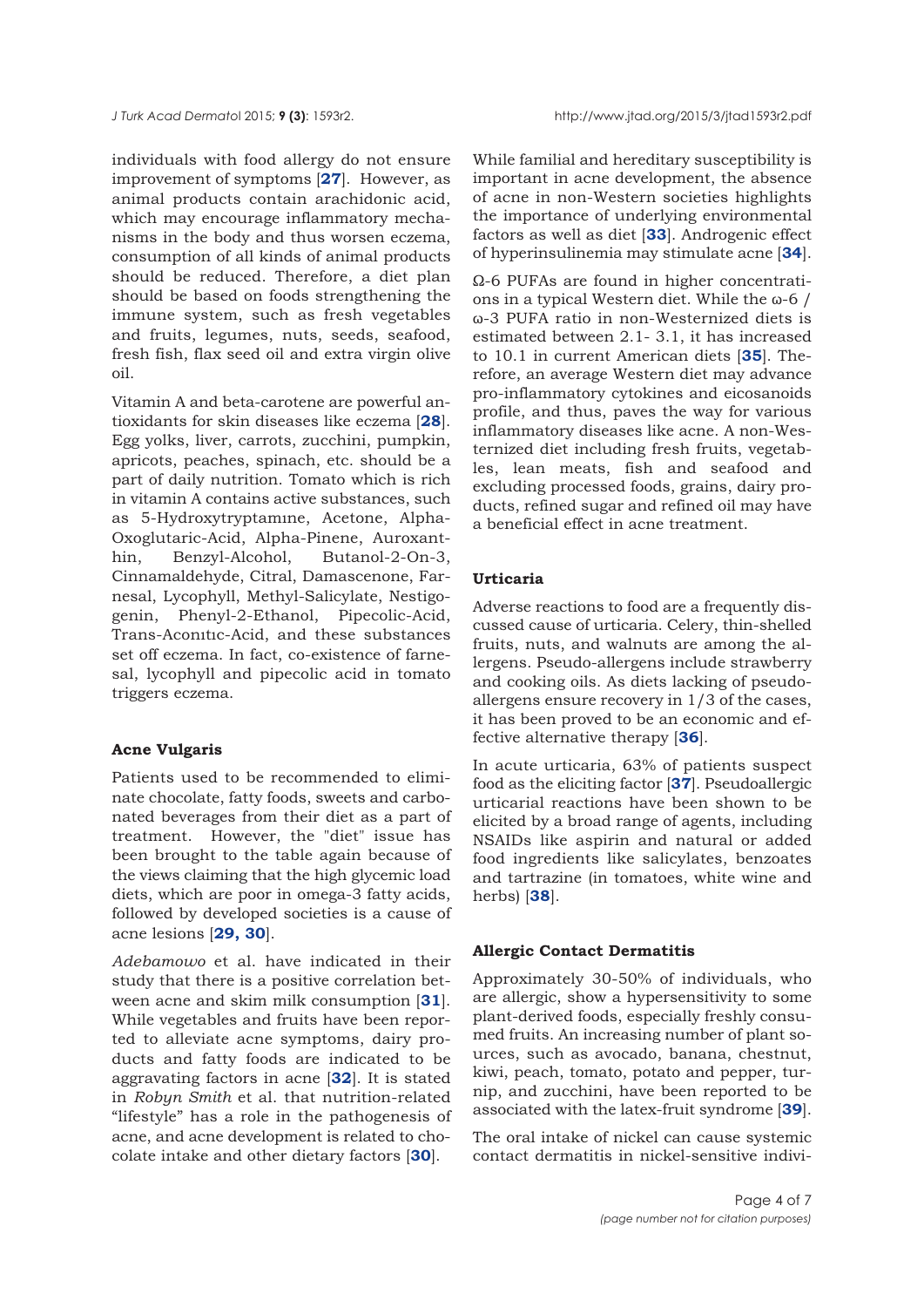<span id="page-4-0"></span>duals. Nickel content of the diet depends on whether the food was fresh or canned food and/or whether it was contaminated during processing or by kitchen utensils [**[40](#page-6-0)**]. Food, water and cooking utensils are all sources of nickel in the diet. Nickel intake increases in individuals who routinely eat certain foods which are rich in nickel content, such as cocoa and chocolate, soya beans, oatmeal, nuts and almonds, and fresh and dried legumes [**[41, 42](#page-6-0)**]. Wine, candy, chocolate, cinnamon, curry, citrus fruit, tomatoes and flavourings are among the food items most commonly mentioned by patients as causing aggravation of dermatitis. Nickel, cobalt and chromium allergies frequently coexist and patients sometimes respond to dietary restrictions of all three metals [**[43](#page-6-0)**].

#### **Rosacea**

Tea, coffee, hot beverages, tobacco, alcohol and spicy food are known to trigger rosacea [**[11](#page-5-0)**].

# **Vitiligo**

Vitiligo is a skin disorder characterized by white patches resulting from the loss of skin color of the outer skin layers. The widely held belief in India is that foods that are excessively sour (citrus, sour yogurt, pickles, etc.) should be avoided by vitiligo patients. Moreover, the simultaneous consumption of milk and fish is also discouraged in these patients. Despite the absence of scientific data, these dietary advices for vitiligo patients are supported. Vitiligo may be related to junk food consumption and poor nutrition in children [**[44](#page-6-0)**].

# **Aphthous Ulcers**

Although the cause of oral aphthous ulcers is unknown, there is a well-established association with coeliac disease. Recurrent aphthous ulceration has been indicated to improve with gluten free diet [**[45](#page-6-0)**].

#### **Cutaneous Vasculitis**

It occurs in response to food additives, such as dyes and preservatives [**[46](#page-6-0)**]. It may be worthwhile to try elimination diets in cutaneous vasculitis cases.

# **Telogen Effluvium, Alopesia**

Although hair loss has been linked to iron deficiency, there is insufficient evidence to recommend giving iron supplementation therapy to patients with hair loss and iron deficiency in the absence of iron deficiency anemia [**[47](#page-6-0)**]. Lean meats, especially beef, have high iron contents that are highly bioavailable. Non-animal foods that are high in iron include nuts, seeds, legumes, bean products, raisins, dark green leafy vegetables, whole grains and iron-fortified cereals. Studies have showed that there is a positive correlation between hair loss and protein-energy malnutrition, starvation, and eating disorders. Profuse hair loss has been seen to occur 2-5 months after starting a vigorous weight reduction program [**[48](#page-6-0)**]. Minimum 0.8 g/kg protein and at least 1200 Kcal should be taken per day within a slimming diet. Zinc and biotin deficiencies have also been associated with hair loss; however, there is no concrete evidence to prove their role in the same [**[49](#page-6-0)**].

# **Conclusion**

Just like all organs, skin functions normally when adequate nutrition is provided. Nutritional deficiency, imbalanced diet, specific nutrient inadequacy or excess and toxic components can disturb the equilibrium of the skin. Deficiencies of several vitamins, minerals, and fatty acids may lead to clear cutaneous manifestations. Efficient and balanced diet is important for protecting the skin integrity, and dietary management may have a significant role in some skin diseases.

## **References**

- 1. Sharon EJ, Tace S. The role of diet in the treatment of psoriasis. US Dermatol Rev 2006.
- 2. Kaimal S, Thappa DM. Diet in dermatology: Revisited. Indian J Dermatol Venereol Leprol 2010; 76: 103-115. PMID: 20228538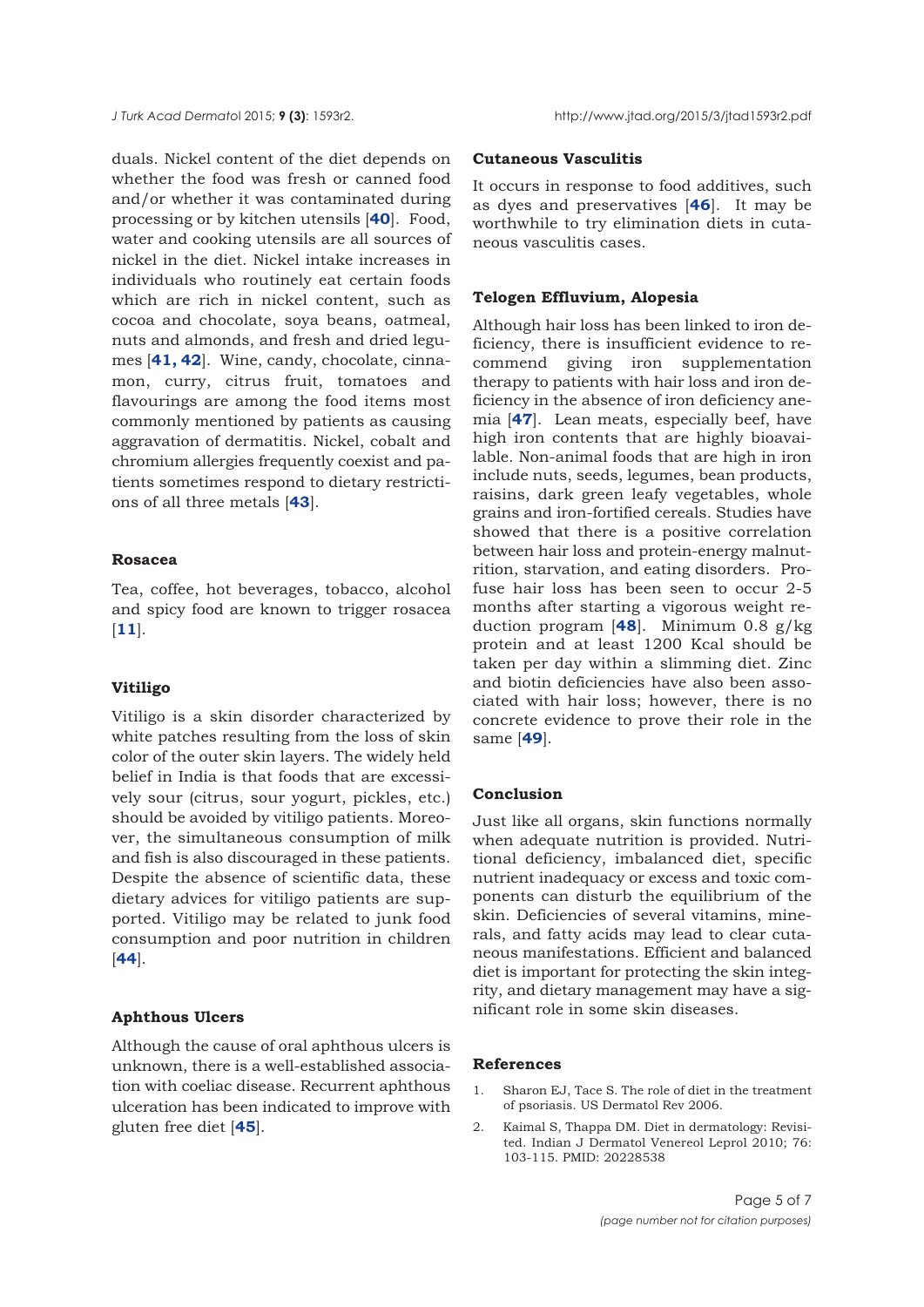<span id="page-5-0"></span>

- 3. Karıncaoğlu Y, Pemfigus: Epidemiyoloji ve Patogenez, Türkderm 2008; 1: 1-4.
- 4. Yazdanpanah MJ, Ghayour-Mobarhan M, Taji A, et al. Serum zinc and copper status in Iranian patients with pemphigus vulgaris. Int J Dermatol 2011; 50: 1343-1346. PMID: 22004485
- 5. Sirka CS, Dulte B. Diet in dermatology. Indian J Dermatol Venereol Leprol 2003; 69: 196-197. PMID: 17642884
- 6. Wolters M. Diet and psoriasis: experimental data and clinical evidence. Br J Dermatol 2005; 153: 706-714. PMID: 16181450
- 7. Smith KE, Fenske NA. Cutaneous manifestations of alcohol abuse. J Am Acad Dermatol 2000; 43: 1-16. PMID: 10863217
- 8. Michaëlsson G, Gerdén B, Hagforsen E, et al. Psoriasis patients with antibodies to gliadin can be improved by a gluten-free diet. Br J Dermatol 2000; 142: 44-51. PMID: 10651693
- 9. Simopoulos AP. Omega-3 fatty acids in inflammation and autoimmune diseases. J Am Coll Nutr 2002; 21: 495-505. PMID: 12480795
- 10. Namazi MR. Why is psoriasis uncommon in Africans? The influence of dietary factors on the expression of psoriasis. Int J Dermatol 2004; 43: 391-392. PMID: 15117377
- 11. Traub M, Marshall K. Psoriasis-Pathophysiology, conventional and alternative approaches to treatment. Altern Med Rev 2007; 12: 319–330. PMID: 18069901
- 12. Gaby AR. Natural remedies for herpes simplex. Altern Med Rev 2006; 11: 93–101. PMID: 16813459
- 13. Thomas SL, Wheeler JG, Hall AJ. Micronutrient intake and the risk of herpes zoster: A case control study. Int J Epidemiol 2006; 35: 307–314. PMID: 16330478
- 14. Gough A, Sheeran T, Bacon, Emery P. dietary advice in systemic sclerosis: The danger of a high fibre diet. Ann Rheum Dis 1998; 57: 641–642. PMID: 9924203
- 15. Hall RP, Takeuchi F, Benbenisty KM, Streilein RD. Cutaneous endothelial cell activation in normal skin of patients with dermatitis herpetiformis associated with increased serum levels of IL-8, sE-selectin, and TNF -alpha. J Invest Dermatol 2006; 126: 1331–1337. PMID: 16575390
- 16. Kárpáti S, Dermatitis herpetiformis. Clin Dermatol 2012; 30: 56-59. PMID: 22137227
- 17. Turchin I, Barankin B. Dermatitis herpetiformis and gluten-free diet. Dermatol Online J 2005; 11: 6. PMID: 15748547
- 18. Rottmann LH. Details of the gluten-free diet for the patient with dermatitis herpetiformis. Clin Dermatol 1991; 9: 409-414. PMID: 1806229
- 19. Rehal B, Armstrong AW. Health outcomes in atopic dermatitis. Dermatol Clin 2012; 30: 73-86. PMID: 22117869
- 20. Dotterud CK, Storry O, Johnsen R, Oien T. Probiotics in pregnant women to prevent allergic disease:

a randomized, double-blind trial. Br J Dermatol 2010; 163: 616-623. PMID: 20545688

- 21. Boyle RJ, Bath-Hextall FJ, Leonardi-Bee Jet al. Probiotics for treating eczema. Cochrane Database Syst Rev 2008; 8: CD006135. PMID: 18843705
- 22. Kiefte-de Jong JC, Timmermans S, Jaddoe VW et al. High circulating folate and vitamin B12 concentrations in women during pregnancy are associated with increased prevalence of atopic dermatitis in their offspring. J Nutr 2012; 142: 731-738. PMID: 22399526
- 23. Keller MD, Shuker M, Heimall J, Cianferoni A. Severe malnutrition resulting from use of rice milk in food elimination diets for atopic dermatitis. Isr Med Assoc J 2012; 14: 40-42. PMID: 22624441
- 24. Uenishi T, Sugiura H, Uehara M. Role of foods in irregular aggravation of atopic dermatitis. J Dermatol 2003; 30: 91–97. PMID: 12692374
- 25. Oranje AP, de Waard-van der Spek FB. Atopic dermatitis and diet. J Eur Acad Dermatol Venereol 2000; 14: 437-438. PMID: 11444260
- 26. Wang J, Management of the Patient with Multiple Food Allergies Curr Allergy Asthma Rep 2010; 10: 271–277. PMID: 20431971
- 27. Bath-Hextall F, Delamere FM, Williams HC. Dietary exclusions for established atopic eczema. Cochrane Database Syst Rev 2008; 23: CD005203. PMID: 18254073
- 28. Laitinen K, Isolauri E. Management of food allergy: vitamins, fatty acids or probiotics? Eur J Gastroenterol Hepatol 2005; 17: 1305-1311. PMID: 16292082
- 29. Erkin G, Boztepe G, Akne vulgaris, Hacettepe Tıp Dergisi 2004; 35: 207-211.
- 30. Smith RN, Mann NJ, Braue A, et al. A low-glycemicload diet improves symptoms in acne vulgaris patients: A randomized controlled trial. Am J Clin Nutr 2007; 86: 107–115. PMID: 17616769
- 31. Adebamowo CA, Spiegelman D, Berkey CS, et al. Milk consumption and acne in teenage boys. J Am Acad Dermatol 2008; 58: 787–793. PMID: 18194824
- 32. Qureshi N, Lowenstein EJ. The role of nutrition in acne pathogenesis: YouTube as a reflection of current popular thought. Skinmed 2011; 9: 279-280. PMID: 22165041
- 33. Cordain L. Implications for the role of diet in acne. Semin Cutan Med Surg 2005; 24: 84-91. PMID: 16092796
- 34. Abulnaja KO, Oxıdant/Antıoxıdant Status In Obese Adolescent Females Wıth Acne Vulgarıs. Indian J Dermatol 2009; 54: 36–40. PMID: 20049267
- 35. Zouboulis CC, Nestoris S, Adler YD, et al. A new concept for acne therapy: a pilot study with zileuton, an oral 5-lipoxygenase inhibitor. Arch Dermatol 2003; 139: 668-670. PMID: 12756111
- 36. Bülbül Başkan E, Kronik İdiyopatik Ürtikerde Tanısal Yaklaşım, Turkiye Klinikleri J Dermatol-Special Topics 2012; 5: 1-10.